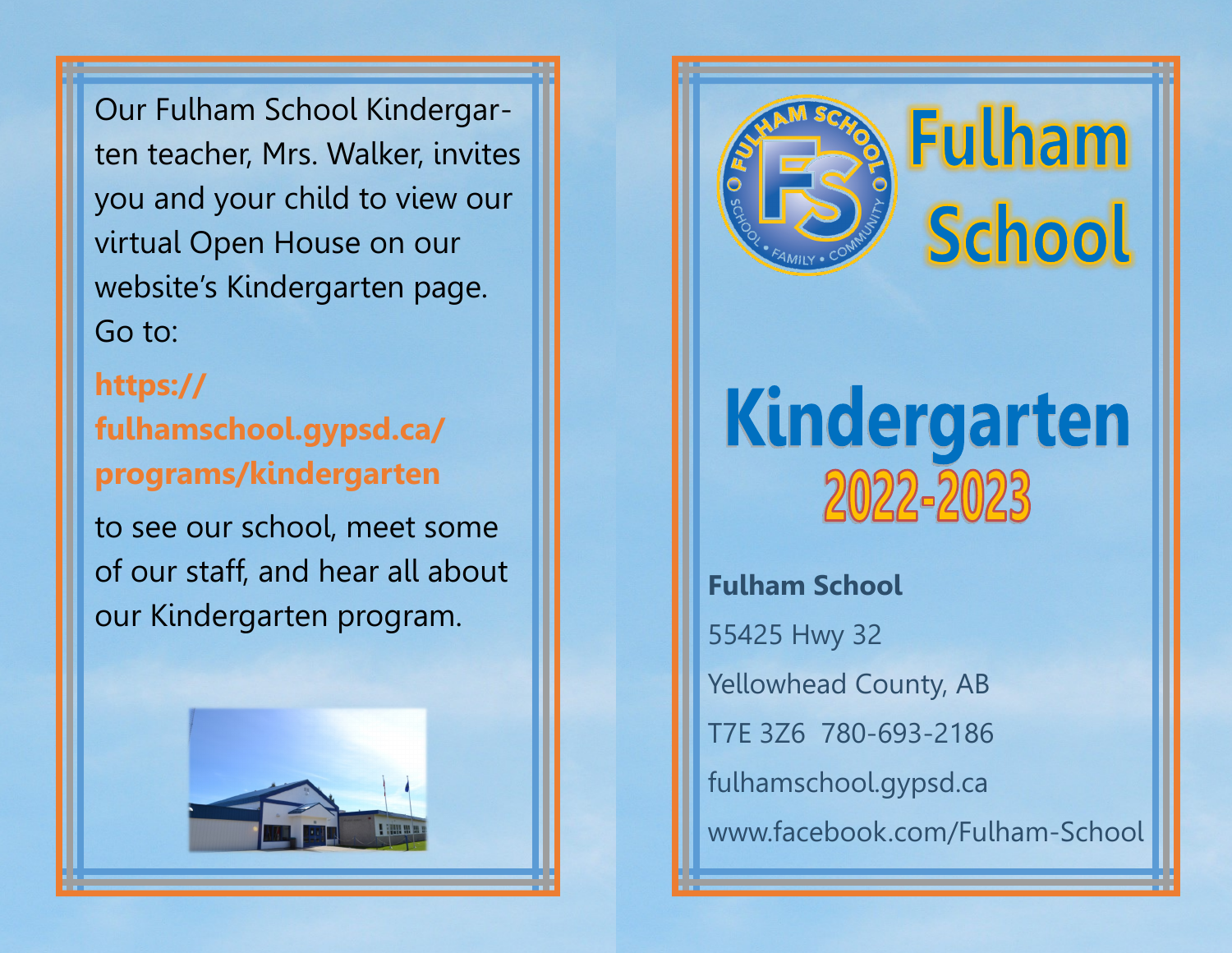What makes Fulham School's Kindergarten program special?

- Our four day a week Kindergarten program offers your child:
- -Speech assessment and services
- -Creative learning strategies
- -Daily Physical Education
- -Hands on learning
- -Occupational Therapy assessment and programs
- -Field trips
- -Parental involvement opportunities -Early introduction to laptops and iPads -A safe and caring learning community (Please discuss part-time options with the teacher or principal if you feel your child would benefit from a shorter school week.)

#### Parental Involvement

If you have time to spare, please feel free to come to your child's classroom. We welcome parents, grandparents, and relatives. Please contact your child's teacher if you would like to come to help.

Throughout the year, there will be field trips planned which will provide another opportunity for you to be part of your child's education.

If you are unable to volunteer in the classroom and still would like to help, see your child's teacher for activities you can make at home.

If you have an area of expertise and would like to share it with your child's class, please talk to us.

The Fulham Parent School Council is always looking for new active members. Meetings are once a month.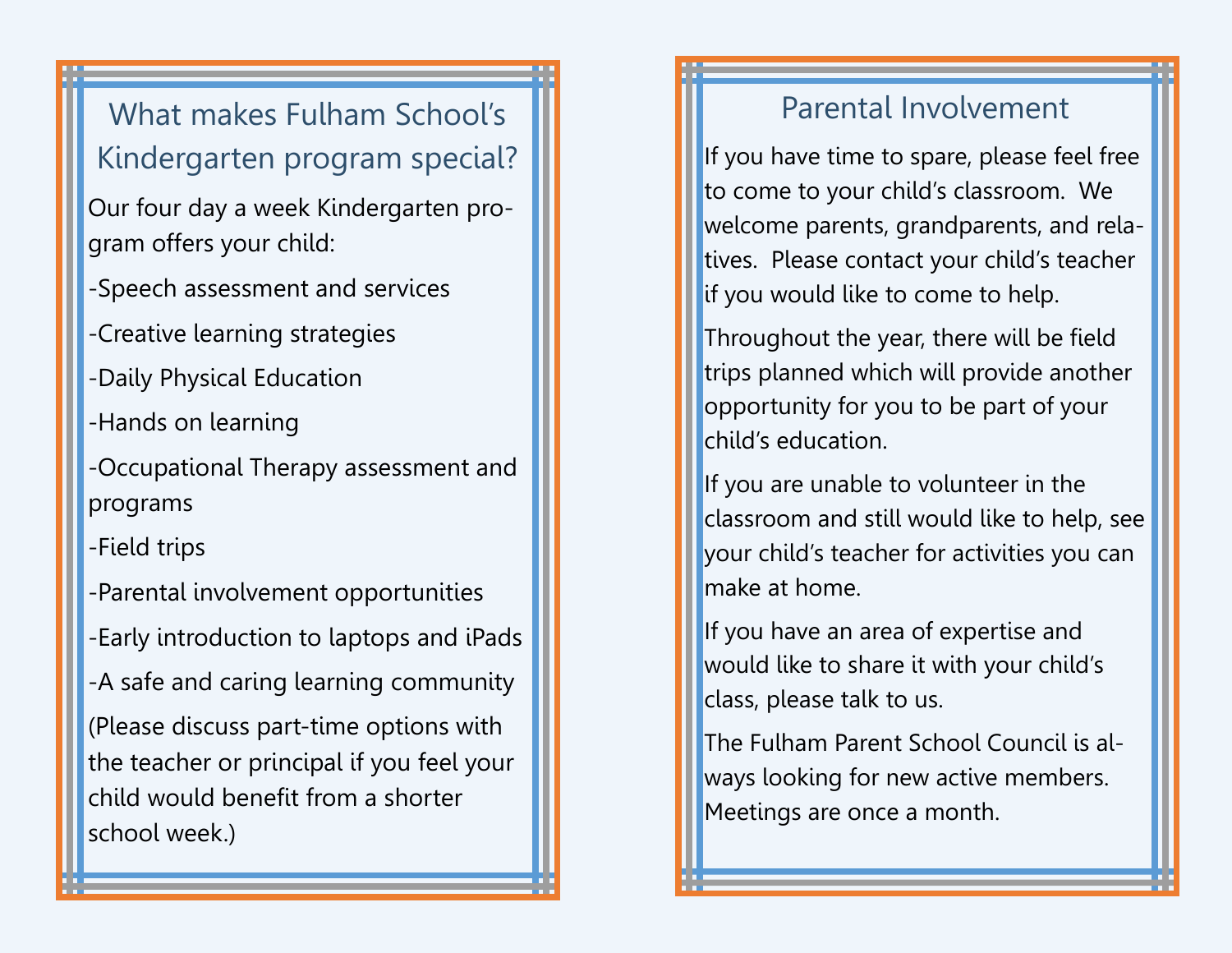#### Kindergarten Supplies

Please label the following supplies clearly:

-Backpack

Indoor running shoes to be kept at school

-Lunch kit

-Complete change of clothes which will remain in your child's backpack

# Bussing

For information regarding bussing, please contact the transportation department of our school division at 780- 723-4471 or visit our Division's website gypsd.ca.



## Things we learn in Kindergarten:

- Recognize and identify letter names and familiar sounds in our environment.
- Print our names and begin to copy print.
- The concept of a letter, word, and sentence.
- Comprehension strategies– predicting, connecting, and recalling details in a story.
- Participate in discussions and express ideas and feelings appropriately.
- Count objects and compare quantities.
- Develop a number sense.
- Explore shapes in our environment.
- Create and continue patterns.
- The importance of daily physical activity and nutrition.
- How to be a friend and work with others cooperatively.
- An appreciation of fine arts.